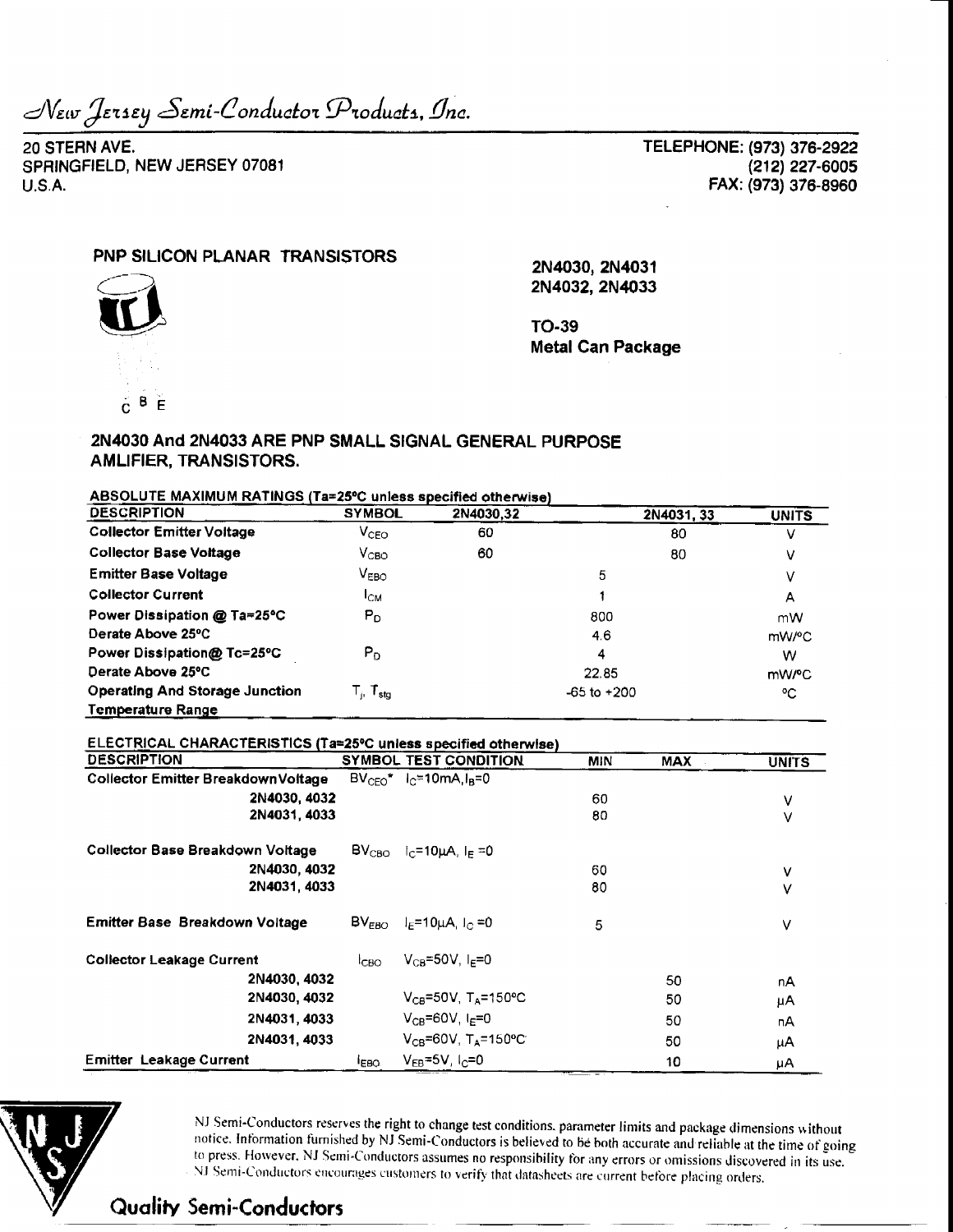# **PNP SILICON PLANAR TRANSISTORS**

# ĨĨ  $C$ <sup>B</sup> E

# **2N4032, 2N4033**

**TO-39** Metal Can **Package**

| <b>DESCRIPTION</b>                                              |                            | <b>SYMBOL TEST CONDITION</b>                      | MIN | <b>MAX</b> | <b>UNITS</b> |
|-----------------------------------------------------------------|----------------------------|---------------------------------------------------|-----|------------|--------------|
|                                                                 |                            |                                                   |     |            |              |
| <b>Collector Emitter Saturation Voltage</b>                     |                            | $V_{CE(Sat)}$ * $I_C$ =150mA, $I_B$ =15mA         |     | 0.15       | $\vee$       |
|                                                                 |                            | $I_{\rm C}$ =500mA, $I_{\rm B}$ =50mA             |     | 0.5        | v            |
| 2N4030, 4032                                                    |                            | $I_C = 1A$ , $I_B = 100$ mA                       |     | 1.0        | V            |
| <b>Base Emitter Saturation Voltage</b>                          |                            | $V_{BE(Sat)}$ * $I_C = 150$ mA, $I_B = 15$ mA     |     | 0.9        | V            |
| <b>Base Emitter on Voltage</b>                                  |                            | $V_{BE(0n)}$ * $I_C = 500$ mA, $V_{CE} = 0.5V$    |     | 1.1        | V            |
| 2N4030, 4032                                                    |                            | $I_C = 1A$ , $V_{CF} = 1V$                        |     | 1.2        | $\vee$       |
| <b>DC Current Gain</b>                                          |                            |                                                   |     |            |              |
| 2N4030, 4031                                                    | $h_{FE}$ *                 | $IC=100mA, VCF=5V$                                | 30  |            |              |
| 2N4032, 4033                                                    |                            |                                                   | 75  |            |              |
| 2N4030, 4031                                                    |                            | $I_C = 100$ mA, $V_{CE} = 5V$                     | 40  | 120        |              |
| 2N4032, 4033                                                    |                            |                                                   | 100 | 300        |              |
| 2N4030, 4031                                                    |                            | $I_C = 500$ mA, $V_{CE} = 5V$                     | 25  |            |              |
|                                                                 |                            |                                                   | 70  |            |              |
| 2N4030, 4031                                                    |                            | $1C=100mA, VCE=5V,$                               | 15  |            |              |
| 2N4032, 4033                                                    |                            | $Ta = -55°C$                                      | 40  |            |              |
| 2N4030                                                          |                            | $I_{Cz}$ 1A, V $_{CF}$ =5V                        | 15  |            |              |
| 2N4031                                                          |                            |                                                   | 10  |            |              |
| 2N4032                                                          |                            |                                                   | 40  |            |              |
| 2N4033                                                          |                            |                                                   | 25  |            |              |
| SMALL SIGNAL CHARACTERISTICS                                    |                            |                                                   |     |            |              |
| <b>Trasition Frequnecy</b>                                      | $f_T$                      |                                                   |     |            |              |
| 2N4030, 4031                                                    |                            | $I_C = 50$ mA, $V_{CE} = 10V$ ,                   | 100 | 400        | MHz          |
| 2N4032, 4033                                                    |                            | $f=100$ MHz                                       | 150 | 500        | MHz          |
| <b>Output Capacitance</b>                                       | $C_{ob}$                   | $V_{CB} = 10V, I_F = 0, f = 1MHz$                 |     | 20         | pF           |
| <b>Input Capacitance</b>                                        | $\mathsf{C}_{\mathsf{ib}}$ | $V_{BE} = 0.5V, I_C = 0, f = 1MHz$                |     | 110        | pF           |
| Turn on Time                                                    | $t_{\mathsf{on}}$          | $I_{C} = 500 \text{mA}$ , $I_{B1} = 50 \text{mA}$ |     | 100        | nS           |
| <b>Storage Time</b>                                             | ton                        | $I_C = 500$ mA, $I_{B1} = I_{B2} = 50$ mA         |     | 350        | nS           |
| <b>Fall Time</b>                                                | t,                         | $1C=500mA, 1B1=1B2=50mA$                          |     | 50         | nS           |
| *Pulse Test: Pulse Width <a>300µs, Duty Cycle &lt;<a>2%</a></a> |                            |                                                   |     |            |              |